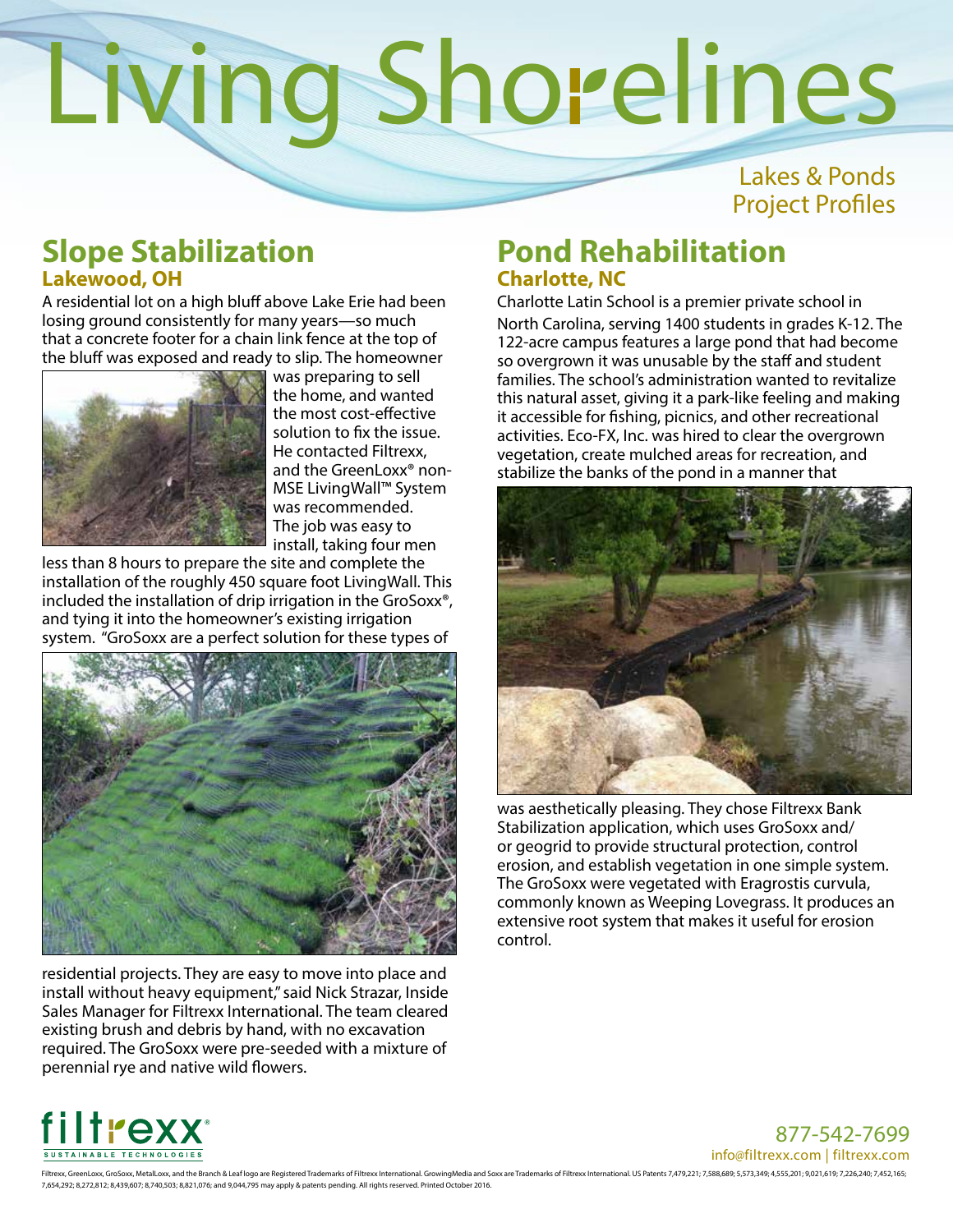## Lakes & Ponds Project Profiles

### **Canal Remediation Warrington, UK**

In 2009, discussions began about how to handle the severely contaminated Woolston New Cut Canal in Warrington, UK. In 1978 the canal fell into disrepair and flows of water ceased. Water levels dropped and standing water and wet sediments were colonized by dense vegetation. Academic research trials between 2002-2006 had investigated phytoremediation at the Canal.

The research recommended stabilizing the contaminated silt and rewetting the canal. The current restoration project created a live demonstration to showcase novel wetland and contaminated land restoration techniques, demonstrate potential markets for recycled products, enhance and create habitats, and improve public access. (Rawlinson, 2012).

Concerns about handling of dredge materials brought Filtrexx® Design Services into the discussions. Based on recently published data about removal/stabilization of heavy metals, nutrients, hydrocarbons, and bacteria, using GroSoxx® to filter the sediment while contained in a Gabion system would be the best option. The original design called for rock gabions, but there were concerns about dredge flowing back through the rocks into the now open aquatic environment. Filtrexx presented research on Gabions and a test project was submitted to the community and funded through Waste & Resources Action Programme (WRAP).



GroSoxx with MetalLoxx® additives were manufactured by Forth Resource Management to fill the gabions. There are numerous options to consider, from completely filling the gabion structure with GroSoxx to only filling the fascia portion next to the soil fill, which is decided upon by the site engineer.

Dredge material was placed over the wall of the Gabion structure, and then 'encapsulated' because GroSoxx prevent the movement of silt through the Soxx™, while also enabling vegetation to grow and excess water to filter through. A 'cap' of locally made compost was placed on top. The project had the best of all worlds–filtration, stabilization, and removal of heavy metals.

This technology can be used for any linear projects with similar concerns, but especially for tidal areas where movement of dredge material has become too expensive to handle. This cost limits many projects from moving forward because it is often more expensive than the dredging itself. In addition, most dredge materials have some type of pollutant in them, limiting storage areas. Finally, we cannot overlook the benefits of local sourcing, and the concern over reports that coir logs may sometimes contain invasive species.

Project engineers tested coir/coconut logs and GroSoxx, and the results demonstrated that Filtrexx Gabions with GroSoxx clearly outperformed the coir product. "Plug planting within the compost sock was much easier than the coir rolls," states the report. "Compost socks…are a superior alternative to the use of traditional coir rolls or matting for the fast establishment and sustainable growth of aquatic plants demonstrating enhanced plant survival…a model for progressive, ecologically minded design professionals to adopt and adapt for the re-use of recycled aggregate materials in order to create new green infrastructure and diverse landscape habitats."



Sparsley vegetated coir rolls Fully vegetated GroSoxx

After, three months





### Contact Filtrexx for a copy of the full report.

877-542-7699 info@filtrexx.com | filtrexx.com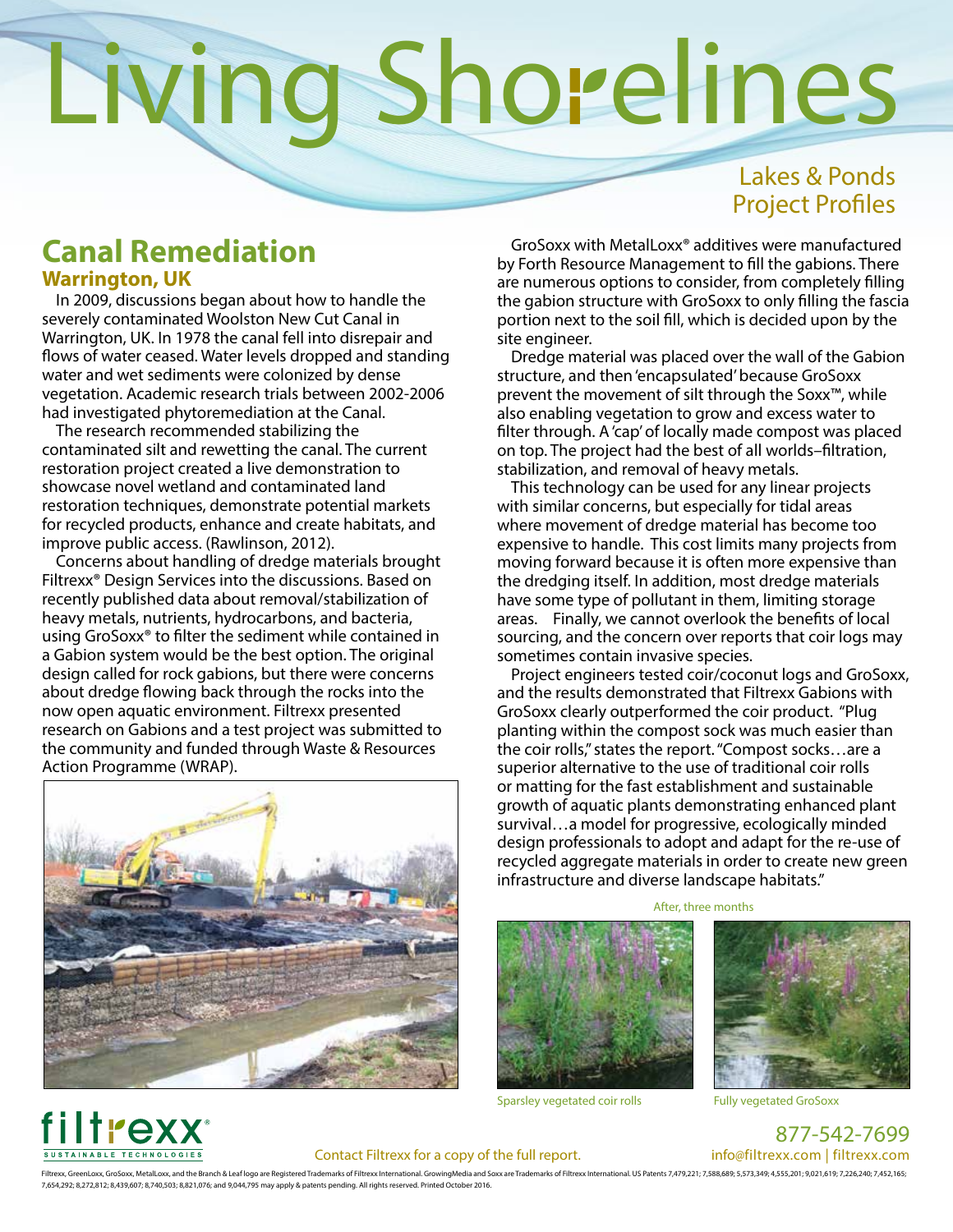## Lakes & Ponds Project Profiles

## **Bluff Stabilization Shorewood, WI**

The new homeowners of a historic lakefront property had slope stability concerns as well as a desire to access the sandy beach at the water's edge. The project site is located on a 115 foot 2:1 bluff overlooking Lake Michigan. From the view from the back porch windows, the home was right at the edge of the slope. It was determined by the geotechnical engineer that the site required stabilization.



Marek Landscaping, LLC (Marek), based in Milwaukee, WI, was hired to design and implement the project. Several alternatives were considered and vetted by the client. A living wall was selected for the upper portion of the bluff. This would stabilize the area directly adjacent to the home; adding eight feet of yard to the upper terrace. To provide access to the bluff and beach trail, the team determined that a cantilevered deck would provide a dramatic and functional connection between a stone stairway and the bluff trail. The living wall would be the foundation from which the deck and stairs would be anchored. It would provide the access to the beach and a sweeping view of the coast. A low impact trail with prefabricated stair sections and reinforced switchbacks created a rustic but navigable route to the base of the

slope. With a goal to minimize visual and ecological impact, the trail all but disappears from sight. In order to fully flesh out the concepts discussed with the client, Marek brought a high level of technical understanding to develop solutions for the construction of the overlook.

In order to achieve this, Marek worked closely with the geotechnical engineer, carpenter/architect, and the client. Marek coordinated all of these efforts, designed custom



*Before. After. © Dan Bishop Photography*

fabrication details, selected materials, and coordinated the construction.

The bluff trail, ecological restoration, and vegetation stabilization of the site were also coordinated by Marek's landscape architect and an in-house ecologist. The end result was a native plant and seed mix created specifically for the cultural needs and stabilization properties of the plants on the site. Final installation of the design was coordinated by the landscape architect, carpenter, fabrication shop, foreman, and ecologist. Careful on-site direction was provided to ensure efficient and exact implementation of the soil stabilization, planting, trail, and overlook construction.

The integration of slope stabilization solutions into the design was crucial for the success of the project. **Continued...** 



### 877-542-7699

info@filtrexx.com | filtrexx.com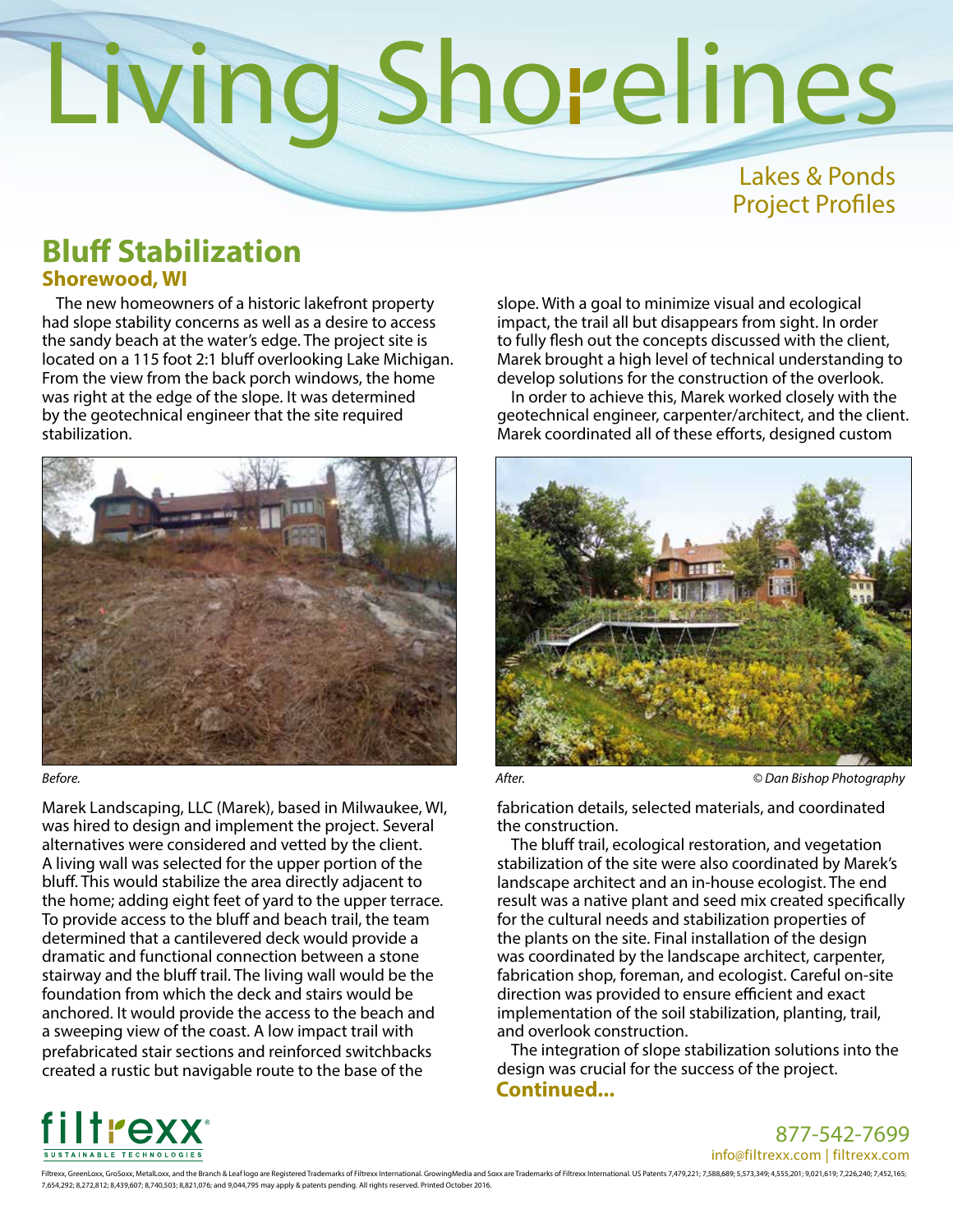## Lakes & Ponds Project Profiles



*Installation of the GreenLoxx LivingWall*

Due to the risk of erosion and for safety reasons, the client sought to stabilize and terrace the east or front yard and provide access to the beach. This led to the decision to utilize a living wall. This low impact solution promotes the growth of native plants for both a natural aesthetic as well as stabilization properties.

The 90-foot long by 15-foot high GreenLoxx® LivingWall™ consisted of lightweight geo-foam block



*The GreenLoxx LivingWall (dormant here) is the foundation to which the deck and stairs are anchored.*

backfill material, soil anchors, and 3" galvanized pipe tied to layers of geogrid wrapped around every two layers of the GroSoxx® at the face of the wall.

With Lake Michigan at the foot of the slope, the site offered the perfect context for pursuing improvement of access down the entire backyard property. This connection was established through a low impact trail that terminates with a pre-existing stone revetment wall that armors the toe of the slope from wave erosion.

With only five feet of space between the historic neighboring house and that of the clients, many materials were hand carried. Weight and size of assemblies were



*Construction of the upper wall is complete.*

critical design criteria. Fabrication and assembly were test fitted and fully assembled at an off-site location to ensure accuracy and fit before delivery to the project site. The stairs and landing that connect the overlook deck and bluff trail were custom fabricated using aluminum, wood, and stainless steel assemblies that curve and flow with the sinuous shape of the living wall. The project recently received the 2015 Wisconsin American Association of Landscape Architects Award of Merit in the Residential Category.



877-542-7699 info@filtrexx.com | filtrexx.com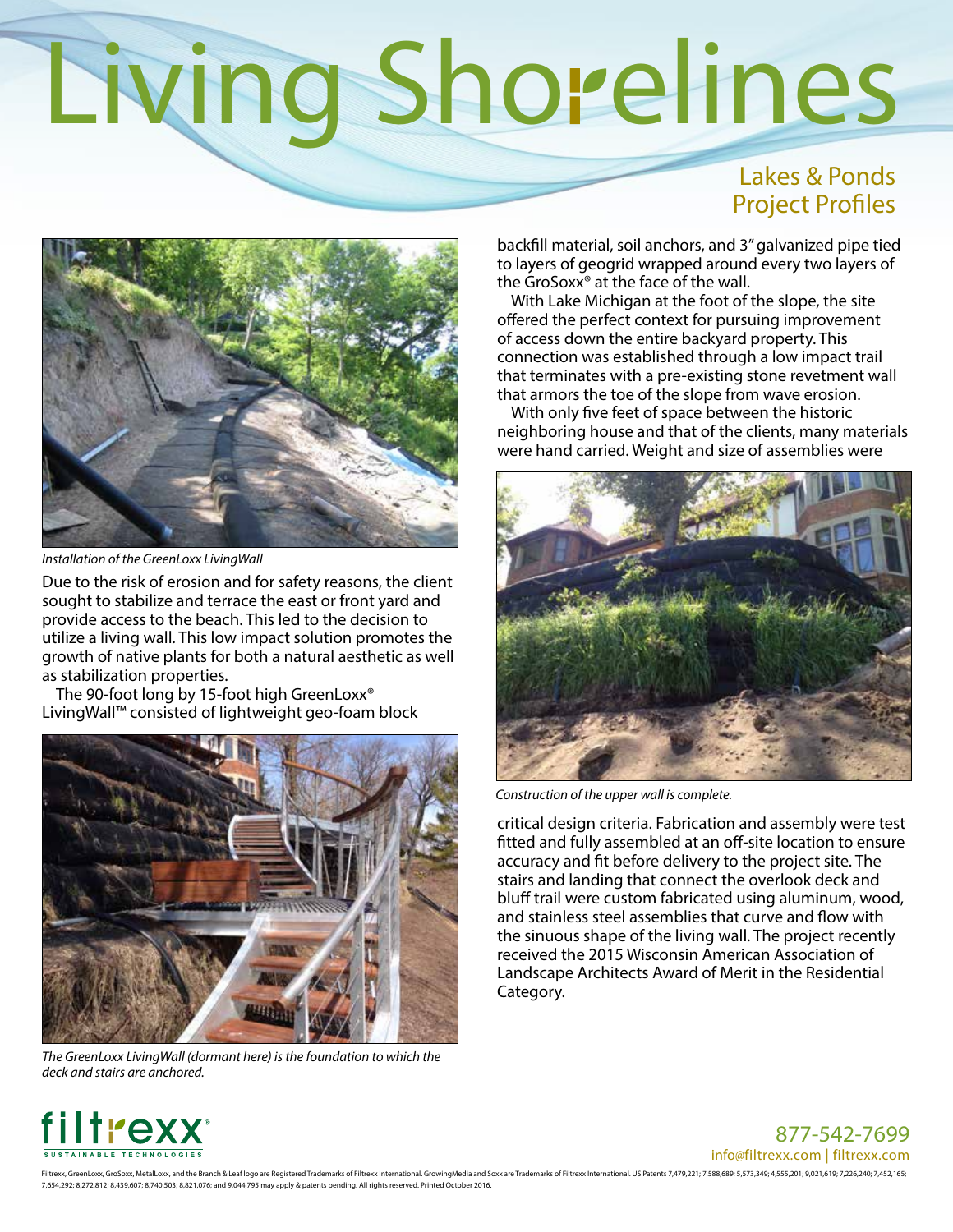## Lakes & Ponds Project Profiles

## **Shoreline Slope Stabilization Milwaukee, WI**

The Village of Shorewood, WI experienced a 7-inch/24 hour rain event that left a 100- foot, 2:1 shoreline bluff badly battered. Milwaukee based Marek Landscaping, was hired for design and consulting services for the road reconstruction, beach restoration, and slope stabilization,



as well as for construction services. They used a multi-BMP approach that included Filtrexx slope interruption and a biodegradable turf reinforcement mat. Marek installed 8" degradable SiltSoxx™ secured by hardwood stakes every six feet. They used laser levels to place them horizontally along the contours of the site every eight vertical feet. The media was a blend of FilterMedia™ and GrowingMedia designed to both slow the pass through rate and increase infiltration to the soil, thereby reducing runoff and encouraging plant growth. The entire slope was then seeded with a mix of mesic prairie plants, specifically selected for the site's slope aspect and soils. Marek has

long been using Filtrexx products. "Filtrexx holds back sediment, increases infiltration, and doesn't fall down," said Vice President and Project Manager Mike Marek. We had the right flow-through rate and sock longevity for the site because of their rigorous testing and research."





877-542-7699 info@filtrexx.com | filtrexx.com